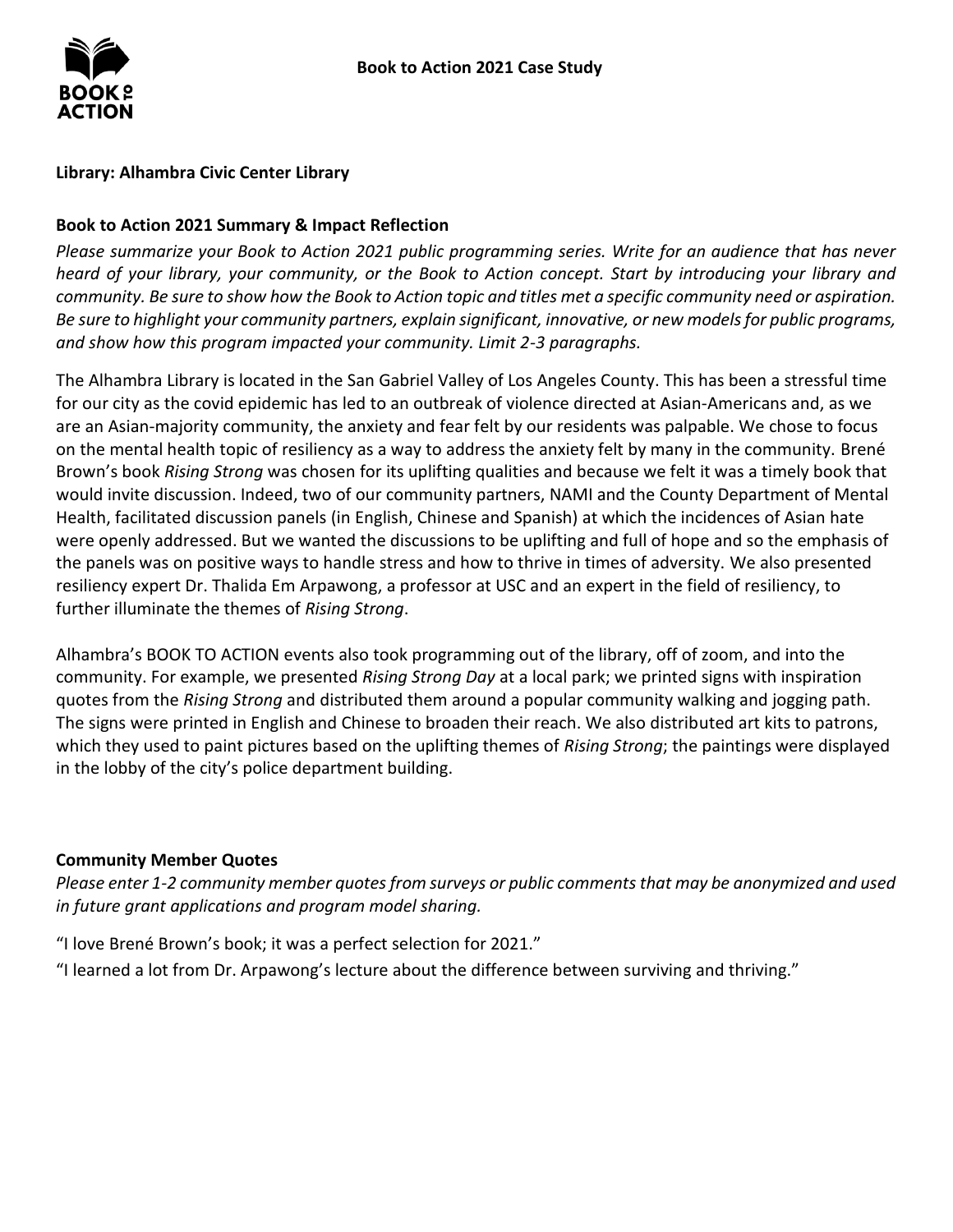## **Impact on Professional Development**

*Please summarize how participating in the Book to Action 2021 initiative impacted you and your team's professional development. As a result of participating in this program, what skills did you or your team learn? What professionaltakeawayswould yousharewith otherslooking toimprove community engagementwithadults & intergenerational groups?*

Conducting a city-wide read was a new activity for our library. It has been many years since we have produced programming of this kind built around a single book. I think the enthusiasm we saw for this program convinced us that this kind of programming has a place at our library, provided that we select a book that resonates with our community.

#### **Final Words of Advice**

*What brief bit of advice (1-2 sentences) would you give to library staff members interested in coordinating a Book to Action or similar community engagement series for adults and intergenerational groups in their community?*

I think the best advice I can give is to select a book with broad appeal and with an uplifting message or theme. People are drawn to stories that inspire. It brings communities together.

**Total # Programs:** 12 **Total Attendance at Programs:** 285 **Book to Action URL(s):** alhambralibrary.org (the page has been taken down I'm afraid) **Book to Action Images:** attached

# **Please attach 1-2 images (.jpg or .png files only) that best represent your Book to Action 2021 series** *Sample File Name: BTA 2021 San Leandro Library Image 1.jpg*

**Image 1 File Name:** BTA-2021\_ig **Image 1 Caption:** Book to Action Post **Image 2 File Name:** art-gallery-01 **Image 2 Caption:** Paintings on Display

**Book to Action Program Coordinator Name & Title:** Michael Whitley, Librarian **Contact:** mwhitley@alhambralibrary.org

**May others contact you with questions?** (□)/es □ No



*California Center for the Book is a program of the California Library [Association,](http://www.cla-net.org/) supported in whole or in part by the U.S. Institute of [Museum](http://www.imls.gov/) and Library Services under the provisions of the Library Services and Technology Act, administered in California by the State [Librarian.](http://www.library.ca.gov/)*